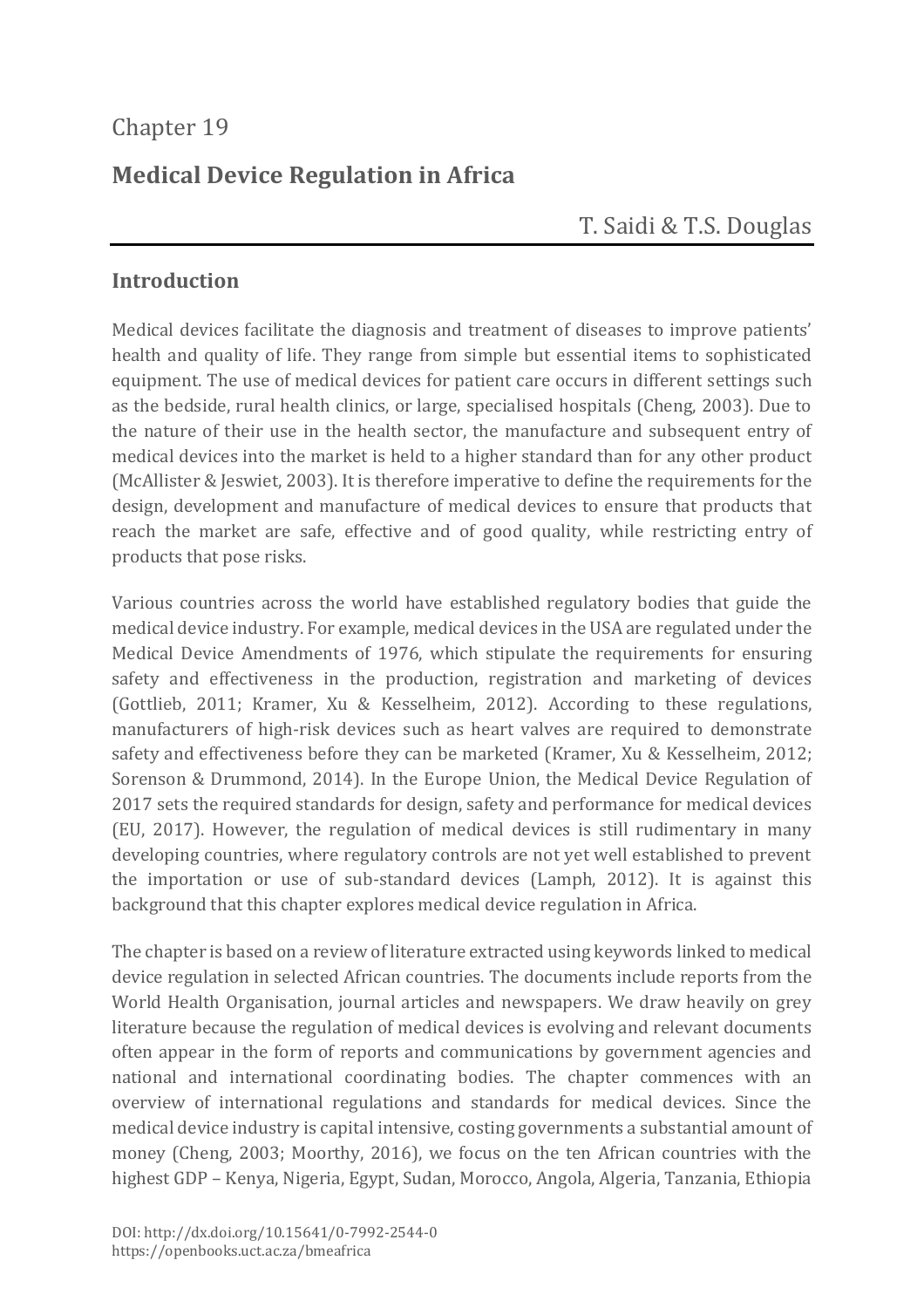and South Africa (World Bank, 2017). An overview is provided of the medical device regulations of these countries, and the implications for the development of their domestic medical device industries are considered.

#### **International regulations and standards**

The World Health Organisation promotes the regulation of medical devices across the world. In 2007, it adopted World Health Assembly Resolution 60.29, which encourages the promulgation of national or regional guidelines for good manufacturing and regulatory practices and establishment of surveillance systems and other measures aimed at ensuring quality, safety and efficacy of medical devices (WHO, 2011). The regulatory system is anchored in medical device classification focusing on perceived hazards.

Countries across the world use different classification schemes for medical devices and these depend on design complexity, use characteristics, and potential for harm if misused. Topics such as the degree of invasiveness, the duration of contact, and the body system affected are given attention (Cheng, 2003). In support of World Health Organisation initiatives to minimise regulatory barriers, the Global Harmonisation Task Force proposed regulatory classes for medical devices (GHTF, 2007). These classes determine the level of assessment required; Class 1 applies to medical devices that pose the lowest potential risk and may not need a licence, and Class II demands the manufacturer's declaration of device safety and effectiveness, while devices presenting a greater potential risk that calls for a rigorous assessment, fall under Class III and Class IV. The drive was towards standardisation of regulations as the founding members of GHTF namely Australia, Canada, Japan, the European Union and the USA used different classification systems (Cheng, 2003). For example, the USA categorises medical devices into three classes while Canada and Japan assign four classes (Altenstetter, 2012). The European Union classifies medical devices into three classes with Class II being subdivided into IIa and IIb (Cheng, 2003; Greenspan, 2013). The Global Harmonisation Task Force was disbanded in 2012 and replaced by the International Medical Device Regulators Forum which is aimed at accelerating harmonisation and convergence to achieve greater uniformity between national regulatory systems (Tamura & Kutsumi, 2014). The World Health Organisation in 2014 adopted a resolution (WHA 67.20) for strengthening the regulatory system for medical products (WHO, 2017).

Quality standards are applied to the design, manufacturing and distribution of medical devices. Such standards are aimed at ensuring that customers receive products that meet both regulations and safety expectations (Cheng, 2003; Mitra, 2016). For example, compliance with the ISO 13485 quality management system, which prioritises risk reduction and safety, is a requirement for producing medical devices with a risk classification above Class I (Brown et al., 2008; Mitra, 2016). ISO 9001 specifies a quality management system for consistent provision of products and services that meet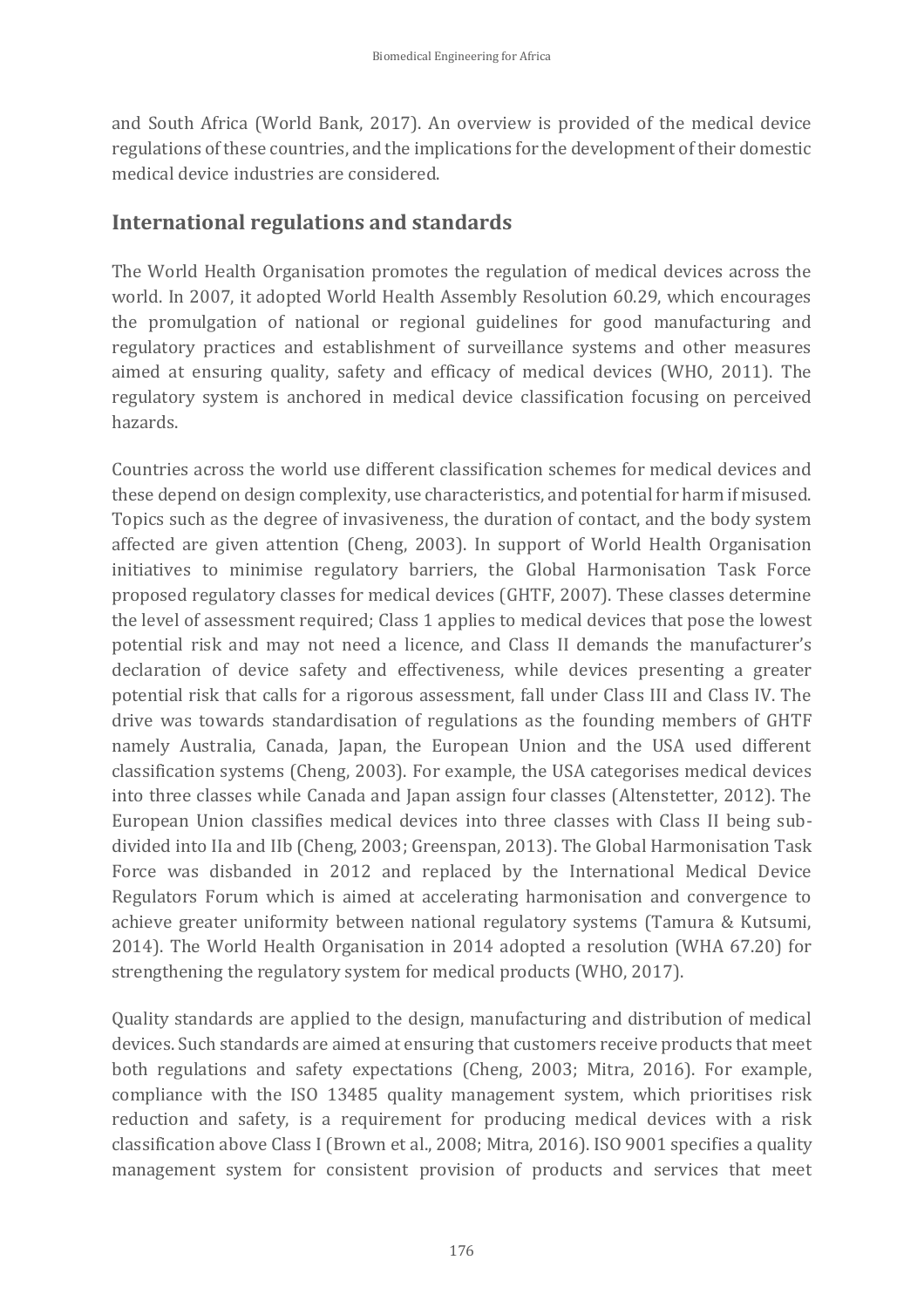customer and regulatory requirements (Schlickman, 2003). Donors and purchasing organisations, such as the United Nations and the Global Fund, commonly require medical devices to be manufactured at a site compliant with ISO 13485 or ISO 9001 (UNFPA, 2015). With the procurement of medical devices being driven by conformity to regulations, manufacturers who are in possession of ISO 13485 and/or ISO 9001 have an edge in the market over those who do not (Cheng, 2003; Hoyle, 2017).

#### **Regulation of medical devices in Africa**

In Kenya, the regulation of medical devices is the responsibility of the Pharmacy and Poisons Board which is a regulatory authority established under the Pharmacy and Poisons Act, Chapter 244 (WHO, 2017). Its core mandate is to regulate the practice of pharmacy and the trade in drugs, poisons, medical products and health technologies (Rugera et al., 2014; WHO, 2017). All imported medical devices are subject to pre-export verification of conformity to standards through a programme implemented by the Kenya Bureau of Standards (KEBS, 2017). It is mandatory for importers of medical devices in Kenya to obtain certificates of conformity for their cargo prior to applying for import permits from the Pharmacy and Poisons Board through the Kenya National Single Window Electronic System (Technofreight, 2017). The regulation of imports in Kenya is important as the country relies heavily on products brought from other countries (Lilech, 2014).

In Nigeria, the regulation of medical devices is the responsibility of the National Agency for Food and Drug Administration and Control under the provisions of Act CAP F33 LFN 2004 and the accompanying guidelines (NAFDAC, 2005). According to NAFDAC, medical devices must be registered first before they are manufactured, imported, exported, advertised, sold or distributed in Nigeria (WHO, 2017). The regulations are aimed at controlling unscrupulous entry of imported products into the country. Foreign manufacturers are required to provide evidence that they are licensed to manufacture medical devices for sale in the country of origin and that the imported medical devices do not contravene the laws of the country of origin (NAFDAC, 2005). With regard to the import of a new medical device, evidence is needed to the effect that the product is registered in the exporting country and the ingredients are approved. To facilitate monitoring and evaluation of the medical devices that are imported to Nigeria, the regulations require representation of foreign manufacturers by a duly registered company or individual with facilities to effect recall of imported products when necessary (Erhun, Babalola & Erhun, 2001). In addition, a trademark registration is a required before a medical device is licensed.

With regard to Egypt, the registration and approval of medical devices require compliance with the Central Administration of Pharmaceutical Affairs, a division of the Egyptian Ministry of Health that oversees the country's medical device market (Gad et al., 2016). A specialised committee for the study of manufactured and imported medical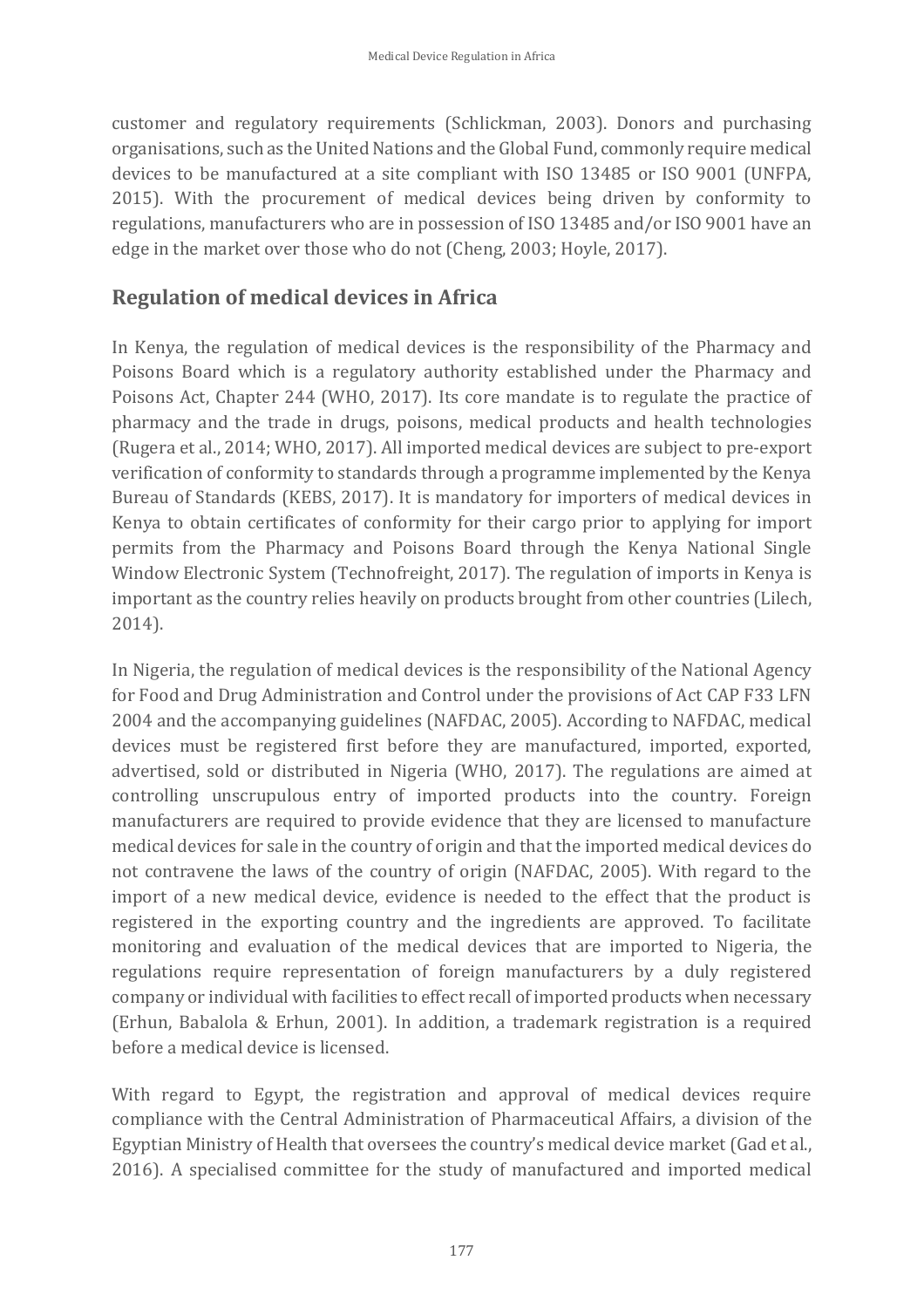devices and equipment has the mandate of controlling the registration process. The committee is made up of experts with a medical background from different specialities such as ophthalmology, orthopaedics, surgery, cardiology, pharmacy and biomedical engineering (US. Department of Commerce, 2006). The key task of the committee is to review and approve applications for the manufacture and/or importation of medical devices. Evaluation of applications includes particular attention to the intended use of the medical device and establishing whether there is a real need and benefit for patients (Gad et al., 2016). The Medical Device Safety Department within the Central Administration of Pharmaceutical Affairs is a separate entity tasked with regulating the medical device market in Egypt (WHO, 2017). The importation of used and refurbished medical devices is banned in Egypt and an importer is required to present an original certificate from the manufacturer indicating the production year of the equipment and that it is new and safe (US. Department of Commerce, 2006). Although medical device market access in Egypt is uncomplicated if there is proof of authorisation to sell a product in a reference country, the system has shortfalls in terms of ensuring patient safety and enabling fast access to innovations; for example, the interim nature of medical device legislation, lack of transparency, and poor management of electronic databases, combined with pervasive corruption, present formidable barriers in the regulation of medical devices in Egypt (Gad et al., 2016).

In Sudan, the regulation of medical devices is undertaken by the National Medicines and Poisons Board (WHO, 2017). This regularity body is responsible for the implementation of medical device regulations in collaboration with the Department of National Health Technology Management and Assessment (FMoH, 2011; Omer, 2016). Medical devices are regulated under the Pharmacy, Poisons, Cosmetic and Medical Devices Act 2001, which controls the sale, distribution and supply of medical devices (Ali & Omer, 2012). The regulation of medical devices stretches from pre-market approval to post-market surveillance. The regulation of medical devices in Sudan is similar to that for medicines, food, and other medical products (Omer, 2016). The regulation makes provisions for donated medical devices which are issued a temporary import license and are required to meet general criteria covering equipment quality, safety, compliance with specifications and standards, non-obsolescence, and appropriateness of the medical device for the user environment (FMoH, 2011). There is emphasis on safeguarding quality with respect to donations, and when the quality is unacceptable in the donor country, the device is also considered inappropriate as a donation.

The importation and registration of medical devices in Morocco is the responsibility of the Moroccan Ministry of Health through the Medical Devices Advisory Committee (Samadi, 2015). Medical devices other than radiation equipment require approval from the Ministry of Health showing compliance with Moroccan health standards. The country recognises certifications provided by the FDA. About 20 percent of imported medical equipment in Morocco is used or reconditioned. Importers of used medical devices are required to provide Moroccan buyers with FDA authorisation, technical documentation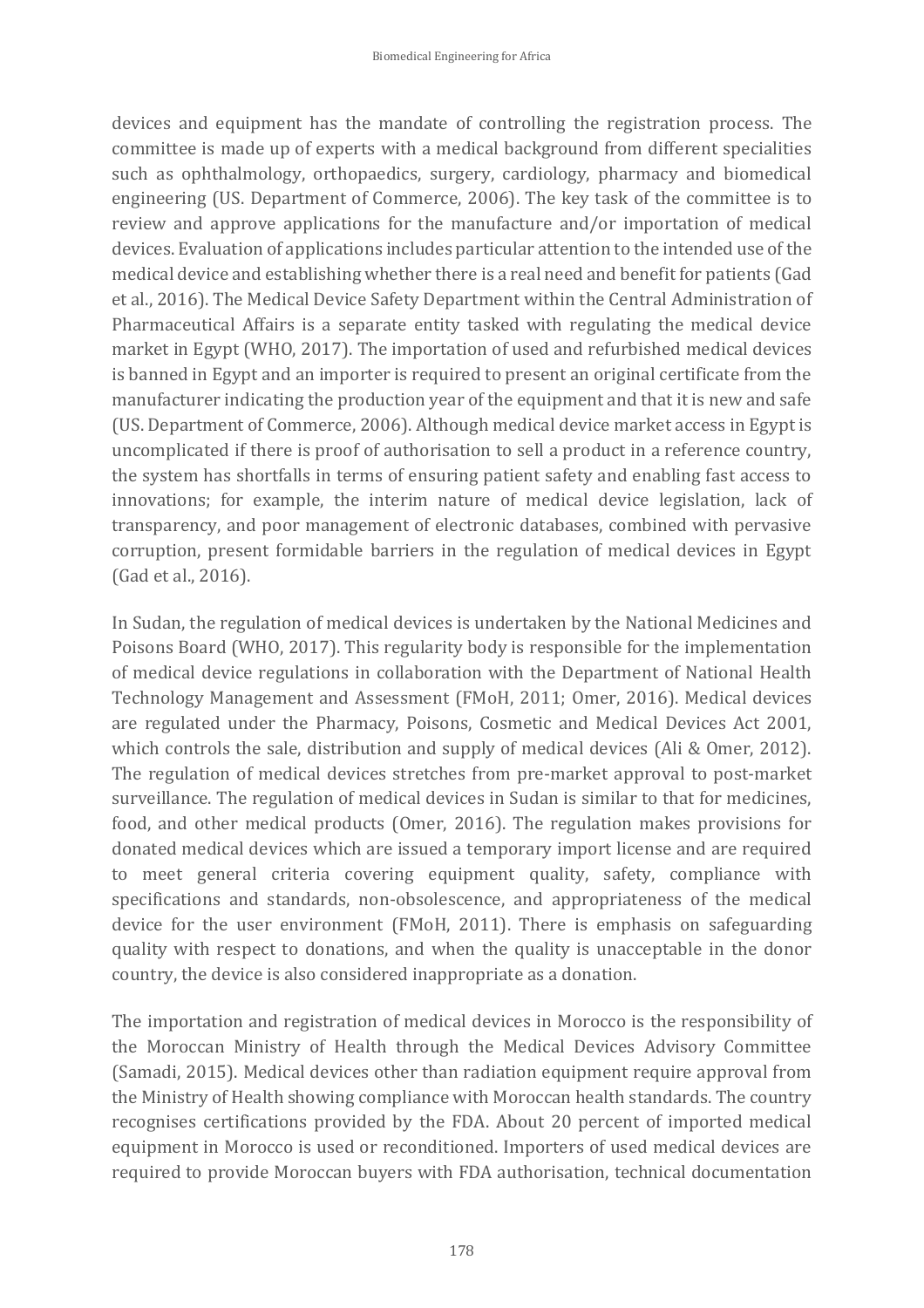and directions for use of the product, electro–technical and radiation safety certification, and documentation on previous maintenance (Harper, 2003). Prior to 2015, registration was compulsory for all second-hand medical equipment within 12 months of purchase. There is a new law under consideration which calls for banning the purchase of used medical devices and equipment in the country (Berrami, 2016). The regulations for medical devices lack a risk-based classification (MD24, 2015). Instead, they are classified by function according to the duration of use, degree of invasiveness, means of use (surgical or not), activity, and use on the body (WHO, 2014).

Angola has developed regulations for medicines and other pharmaceutical products which apply across the public and private sector, but the country does not have a comprehensive regulatory system that is specific to medical devices (Thumm et al., 2013). Medical devices are regulated by the National Pharmaceutical Policy of 2010, which stipulates the registration, roles and responsibilities of different actors and requirements for quality assurance (Thumm et al., 2013). The National Directorate for Pharmaceuticals and Equipment, which falls under the Ministry of Health in Angola, is the regulatory body that sets the criteria for the entry of pharmaceuticals and medical equipment in the country (Nogueira, 2017). The Health Inspection Office of the Ministry of Health ensures that the medical devices imported into the country meet required norms and standards.

Medical devices in Algeria are regulated by the Directorate of Pharmacy in collaboration with the National Laboratory for the Control of Pharmaceutical Products, which falls under the supervision of the Ministry of Health and Population (Samadi, 2015). The classification system of medical devices is similar to the EU system (Classes I, IIa, IIb and III). It is a requirement that medical devices be registered and manufacturers with no local presence are required to appoint a local authorised representative responsible for the registration process and submission of the documentation to the Directorate of Pharmacy (THEMA-MED, 2015). Medical devices require approval before being placed on the market and imports must meet conformity requirements (WHO, 2017).

In Tanzania, the Food and Drugs Authority regulates the quality, safety and performance of medical device (Lissel et al., 2016). The regulatory provisions for medical devices in Tanzania are stipulated in the Food, Drugs and Cosmetics (Control of Medical Devices) Act of 2015 which controls the registration of medical products. According to the Act, no person shall sell, manufacture, import or export, distribute, provide as a grant or gift or offer for sale any medical device unless it is registered by the authority (TFDA, 2016). Medical devices in Tanzania are classified into class A, B, C and D depending on the level of risk, which is in line with the principles of medical device classification as stipulated by the Global Harmonisation Task Force on medical devices (WHO, 2016a). The approval of a medical device for registration is on condition that its availability is in the public interest, it is safe, efficacious and of acceptable quality, and its manufacturing premises and operations comply with good manufacturing practices (Ndamugoba, 2017).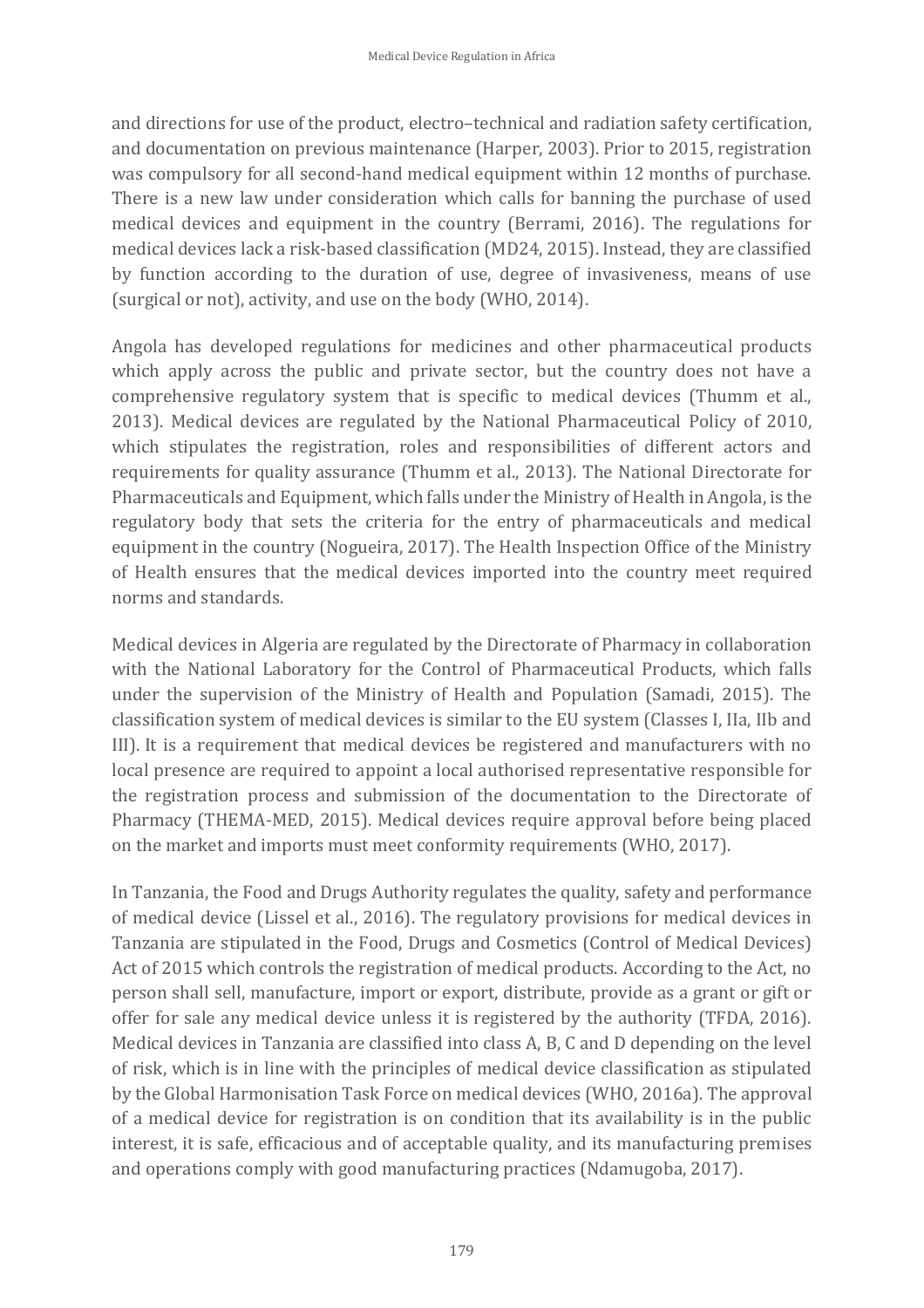Medical devices in Ethiopia are regulated by the Food, Medicine and Healthcare Administration and Control Authority of Ethiopia (Gebreab & Wolyei, 2014). Medical devices are classified based on risk to the human body. An agency agreement is required between the manufacturer of a medical device for registration and the agent responsible for the import, distribution, and sale of the product in Ethiopia (FMHACA, 2014). The authorisation process for medical devices in Ethiopia includes inspection of the manufacturing premises, assessment for good manufacturing practice compliance, and conducting laboratory testing where applicable (Suleman et al., 2016). A manufacturer of medical devices in Ethiopia is required to attest that the product complies fully with all applicable essential principles for safety and performance (FMHACA, 2014).

In South Africa, medical devices are regulated by the newly enacted Medicines and Related Substances Amendment Act, 14 of 2015 (Kirby, 2017). The Act provides for the establishment of the South African Health Products Regulatory Authority, a body in charge of regulatory oversight for medicines, medical devices, complementary medicines, foodstuffs, cosmetics, and related substances (Gray & Vawda, 2016). The regulation of medical devices is based on a four-tier, risk-based classification system for obtaining device licences for manufacturers, importers and distributors. The distribution of medical devices and in vitro diagnostic devices (IVDs) in South Africa is subject to regulations depending on the level of risk and the intended use (Eisenhart, 2016). Only registered products are sold in South Africa as the regulation does not allow a manufacturer, wholesaler or distributer of medical or IVD devices to manufacture, act as a wholesaler of, or distribute, any medical device or IVD without a valid licence (Khan, 2017).

# **Implications for the development of the medical device industry in Africa**

The establishment of medical device regulations is an important step towards better health for a country's population. The question then becomes how the regulations are formulated and implemented to support the local medical device industry. An overview of the regulation of medical devices in the ten countries discussed in this chapter reveals some interesting insights which may influence the development of African medical device industries.

The regulations described this chapter have a strong focus on imports. This is not surprising given heavy reliance on medical devices from developed countries. For example, South Africa, Nigeria and Egypt, which are considered to be the largest markets and economies in Africa, continue to be dominated by the supply of orthopaedics, prosthetics, patient aids and consumables from the USA (Nagel, 2017). Few local companies manufacture products for the domestic and export markets. The regulatory approval process for medical devices in Africa is lengthy, not transparent and skewed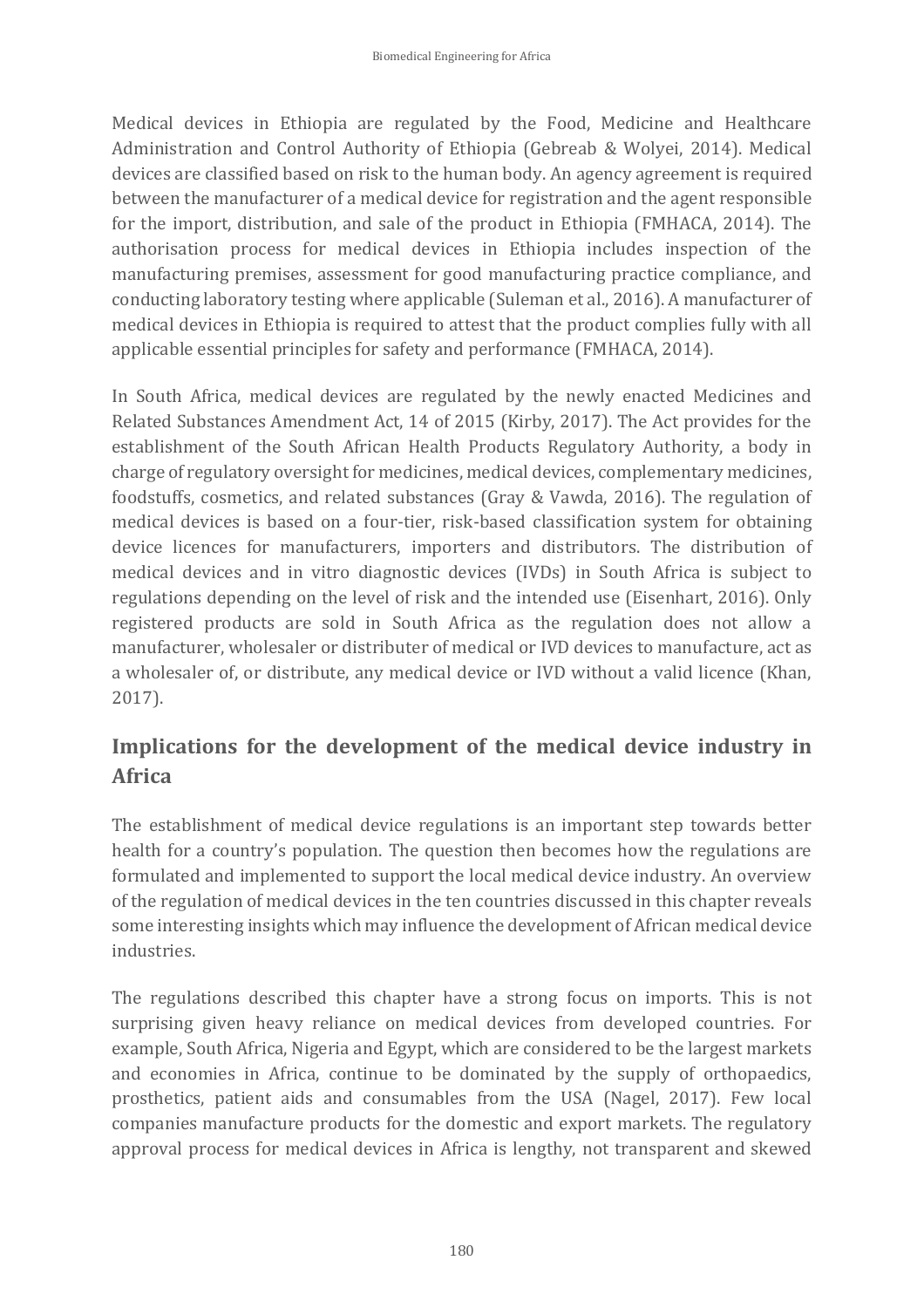towards controlling of entry into the market of substandard imports which are a risk to health (McNerney & Peeling, 2015).

None of the ten African countries discussed have specific regulations or regulatory bodies dedicated to medical devices. Instead, the regulations are presented broadly to cover medicines, foodstuffs, cosmetics, and related substances. Although established regulatory frameworks such as that of the FDA are broad in their approach to regulation, encompassing many types of product, they however have divisions and trained personnel for the regulation of medical devices specifically. This is not the case with the African countries reviewed, as they likely lack the resources and a critical mass of skilled personnel to focus solely on the regulation of medical devices. Under such conditions, the regulatory bodies may fail to cope with registrations of medical devices, which would result in delays and ultimately lack of access to medical devices by the public.

Medical device regulations in Africa are designed along the framework of models used in developed countries. For example, the requirements for importation and exportation of medical devices in South Africa, Algeria, Kenya and Ethiopia are similar to the internationally recognised certification/registration programmes of the European CE Mark, the US FDA and the Australian Hybrid Therapeutic Goods Administration. This is important in that it aligns African countries with a harmonised framework for medical device regulation. The World Health Organisation encourages the harmonisation of medical device regulation, towards standardisation to promote uniformity between national medical device bodies. In an era of globalisation, this facilitates cooperation among regulators and the industry, particularly with regard to audits, submission requirements, use of international standards, and exchange of safety information, and leverages experience gained over time.

Beyond regulations, much could be done to promote the development of medical device industries in African countries. An example is preferential procurement of domestically manufactured medical devices, as part of wider industrial policy (Deloitte & Touche, 2014). This would involve allocating some government spending to domestic manufacturers to increase demand for home-grown products and enhance the level of local content on the market. Furthermore, measures can put in place to enhance the technology and production capacity of the local industry. In Ethiopia, Ghana, Kenya and Tanzania, a World Health Organization framework for local production and access to essential medical products is being implemented to stimulate innovation and provide appropriate technical assistance, towards establishing a viable and competitive domestic medical device industry (WHO, 2016b). Thus African governments can play a leading role in encouraging the development of their domestic medical device industries, not only by establishing medical device regulations and providing adequate resources for their implementation, but also through broader policy considerations.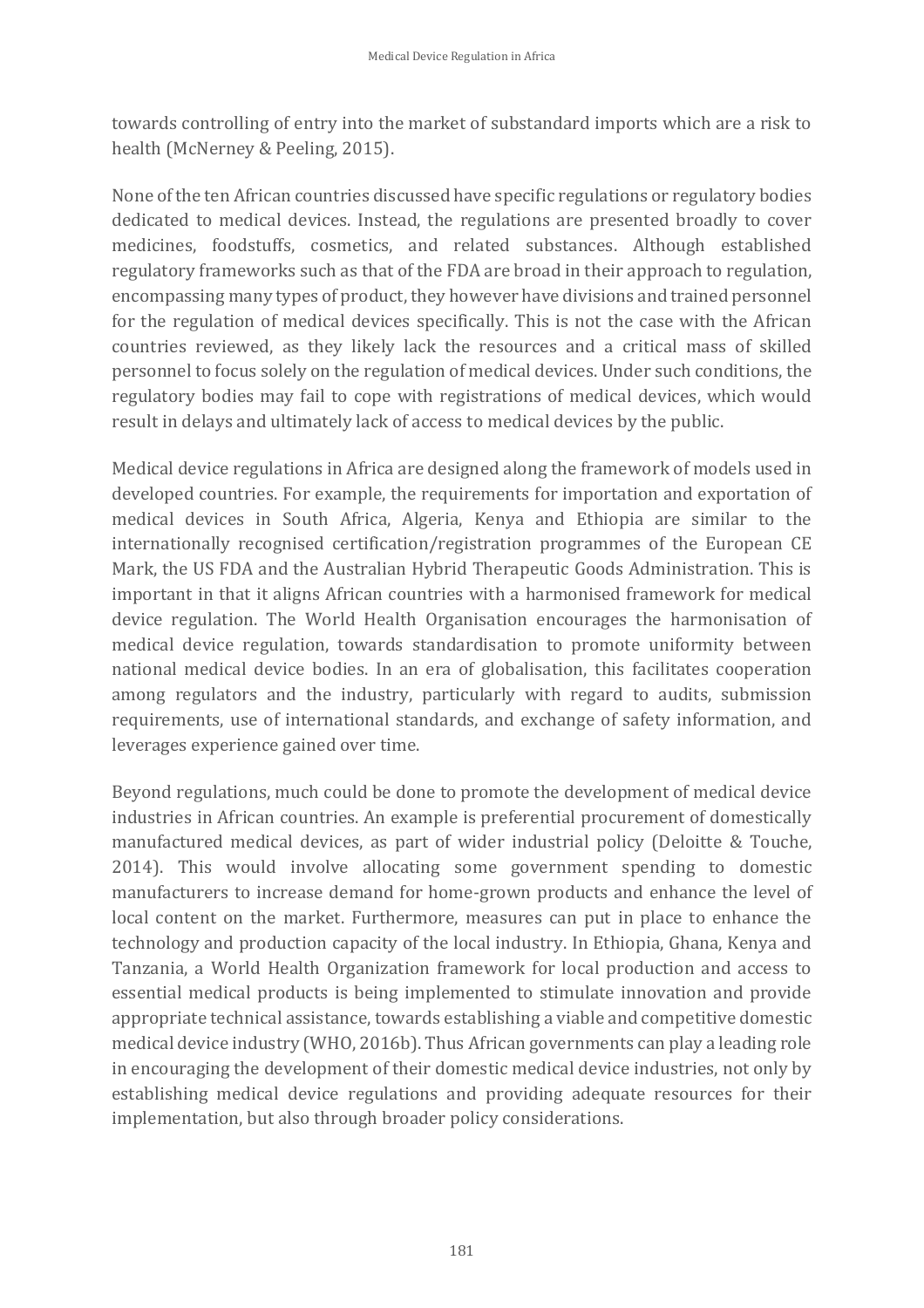### **References**

- Ali, G.K. & Omer, A.M. 2012. Pharmaceuticals in Sudan: development in regulations, governance and implementation of national drug policies. *African Journal of Pharmacy and Pharmacology.*  $6(1):1-12.$
- Altenstetter, C. 2012. Medical device regulation in the European Union, Japan and the United States. Commonalities, differences and challenges. *Innovation: The European Journal of Social Science Research.* 25(4):362–388.
- Berrami, H. 2016. *Healthcare resource guide: Morocco.* Available: [https://2016.export.gov/industry/health/healthcareresourceguide/eg\\_main\\_092016.asp.](https://2016.export.gov/industry/health/healthcareresourceguide/eg_main_092016.asp) [2019, May 20].
- Brown, A., Eatock, J., Dixon, D., Meenan, B.J. & Anderson, J. 2008. Quality and continuous improvement in medical device manufacturing. *The TQM Journal.* 20(6):541–555.
- Cheng, M. 2003. *Medical device regulations: global overview and guiding principles.* Available: https://apps.who.int/iris/handle/10665/42744 [2019, May 14].
- Deloitte & Touche. 2014. *Research to guide the development of strategy for the medical devices sector of South Africa*. Available:
- http://www.samed.org.za/DynamicData/LibraryDownloads/60.pdf [2019, May 14].
- Eisenhart, S. 2016. *South African medical device regulatory system set for implementation*. Cape Town. Available: https://www.emergogroup.com/blog/2016/08/south-african-medicaldevice-regulatory-system-set-implementation [2019, May 14].
- Erhun, W., Babalola, O. & Erhun, M. 2001. Drug regulation and control in Nigeria: the challenge of counterfeit drugs. *Journal of Health & Population in Developing Countries.* 4(2):23–34.
- EU. 2017. Regulation (EU) 2017/745 of the European Parliament and of the Council of 5 April 2017 on medical devices, amending Directive 2001/83/EC, Regulation (EC) No 178/2002 and Regulation (EC) No 1223/2009 and repealing Council Directives 90/385/EEC and 93/42/EEC. *Official Journal of the European Union.* Available:
- https://www.emergogroup.com/sites/default/files/europe-medical-devices-regulation.pdf [2019, May 14].
- FMHACA. 2014. *Guideline for registration of medical devices*. Available: [http://apps.who.int/medicinedocs/documents/s23057en/s23057en.pdf.](http://apps.who.int/medicinedocs/documents/s23057en/s23057en.pdf) [2019, May 20].
- FMoH. 2011. *Health technology management policy (medical devices).* Available: http://www.fmoh.gov.sd/Health-policy/Sudan HTA&M Policy\_final.pdf [2019, May 14].
- Gad, M., Kriza, C., Fidler, A. & Kolominsky-Rabas, P. 2016. Accessing the medical devices market in Egypt and Saudi Arabia: a systematic review of policies and regulations. *Expert Review of Medical Devices.* 13(7):683–696.
- Gebreab, S. & Wolyei, A.R. 2014. *Regulatory overview: Ethiopia*. Available: www.idcdx.org/download/file/fid/470 [2019, May 14].
- GHTF. 2007. *Summary technical documentation for demonstrating conformity to the essential principles of safety and performance of medical devices (STED). SG1/N011R17.* Global Harmonization Task Force.
- Gottlieb, S. 2011. *How the FDA could cost you your life.* Available: https://www.wsj.com/articles/SB10001424052970204831304576597200095602270 [2019, May 14].
- Gray, A. & Vawda, Y. 2016. Health policy and legislation. *South African Health Review.* 2016(1): 3–15.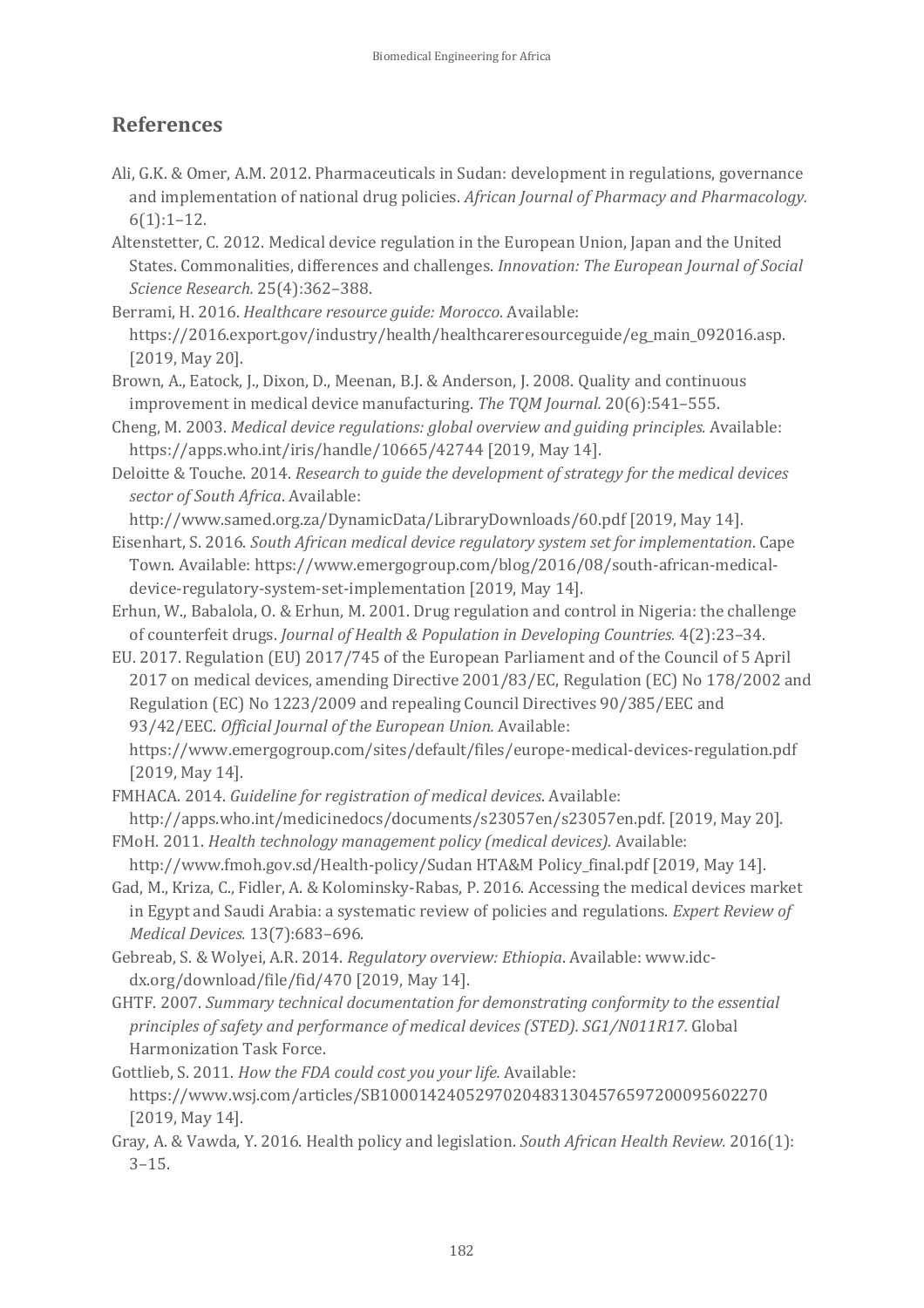- Greenspan, D.C. 2013. Regulation of medical devices: current status. In *An introduction to bioceramics.* L. L. Hench, Ed. [Singapore]: World Scientific. 549–560.
- Harper, S.R. 2003. *Global import regulations for pre-owned (used and refurbished) medical devices.* Washington, DC.: Office of Microelectronics, Medical Equipment, and Instrumentation, International Trade Administration/Trade Development, US Department of Commerce.
- Hoyle, D. 2017. *ISO 9000 Quality systems handbook – updated for the ISO 9001: 2015 standard: increasing the quality of an organization's outputs.* London: Routledge.
- KEBS. 2017. *To all importers of medical devices, food supplements, medical cosmetics, herbal products and other allied healthcare borderline products* [Press release]. Available: [http://www.tecnofreight.net/wp-content/uploads/2017/06/13025840R-Final-artwork-](http://www.tecnofreight.net/wp-content/uploads/2017/06/13025840R-Final-artwork-KEBS-PPB-Advert.pdf)[KEBS-PPB-Advert.pdf](http://www.tecnofreight.net/wp-content/uploads/2017/06/13025840R-Final-artwork-KEBS-PPB-Advert.pdf)*.* [2019, May 20].
- Khan, J. 2017. *Regulation of medical devices in South Africa*. Available: https://www.linkedin.com/pulse/regulation-medical-devices-south-africa-jesca-khan [2019, May 14].
- Kirby, N. 2017. *A new regulatory regime for medicines comes into force in SA.* Available: https://www.timeslive.co.za/news/2017-06-15-a-new-regulatory-br-regime-for-medicinesbr-comes-into-force-in-sa/ [2019, May 14].
- Kramer, D.B., Xu, S. & Kesselheim, A.S. 2012. Regulation of medical devices in the United States and European Union. *The New England Journal of Medicine*. 366 (9): 848–855.
- Lamph, S. 2012. Regulation of medical devices outside the European Union. *Journal of the Royal Society of Medicine.* 105(1\_suppl):12–21.
- Lilech, H. 2014. *Healthcare resource guide: Kenya*. Available: https://2016.export.gov/industry/health/healthcareresourceguide/kenya084198.asp [2019, May 14].
- Lissel, A., Ottenberg, F., Bracio, B.R., Ravizza, A., De Maria, C., Ahluwalia, A., Di Pietro, L. & Trommler, P., 2016, August. Status and solutions to medical device regulations for improving the healthcare landscape in Africa. In *2016 38th Annual International Conference of the IEEE Engineering in Medicine and Biology Society (EMBC)* 4329–4332.
- McAllister, P. & Jeswiet, J. 2003. Medical device regulation for manufacturers. *Proceedings of the Institution of Mechanical Engineers, Part H: Journal of Engineering in Medicine.* 217(6):459– 467.
- McNerney, R. & Peeling, R.W. 2015. Regulatory in vitro diagnostics landscape in Africa: update on regional activities. *Clinical Infectious Diseases.* 61(suppl 3):S135–S140.
- MD24. 2015. *Registration of medical devices to the moroccan ministry of health*. Available: [http://www.sante.gov.ma/Pages/Accueil.aspx.](http://www.sante.gov.ma/Pages/Accueil.aspx) [2019, May 20].
- Mitra, A. 2016. *Fundamentals of quality control and improvement.* Portland, OR.: John Wiley & Sons.
- Moorthy, S. 2016. Medical devices manufacturers feel let down by budget. *The Hindu*. Available: http://www.thehindubusinessline.com/economy/medical-devices-manufacturers-feel-letdown-by-budget/article8305435.ece [2019, May 14].
- NAFDAC. 2005. *Guidelines for registration of imported drug products in Nigeria NAFDAC/RR/002/00*. Available:

http://digicollection.org/hss/documents/s17115e/s17115e.pdf [2019, May 14].

Nagel, F. 2017. *South Africa – medical devices*. Available:

https://www.export.gov/article?id=South-Africa-medical-devices [2019, May 14].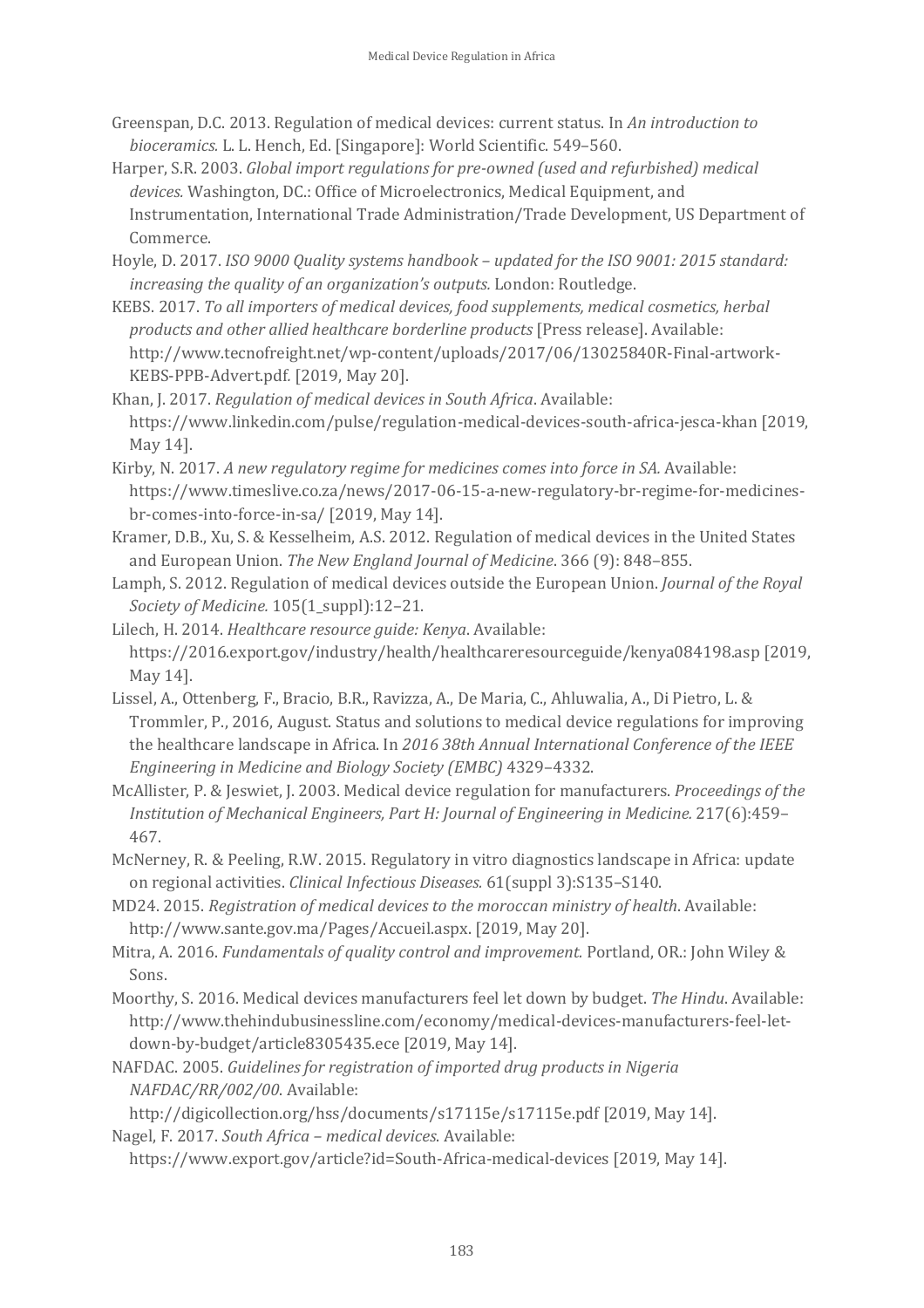- Ndamugoba, S. 2017. *Importation of medical drugs and medical devices to Tanzania*. Available: https://www.abcattorneys.co.tz/importation-medical-drugs-medical-devices-tanzania/ [2019, May 14].
- Nogueira, C. 2017. *Angola – healthcare*. Available:
- https://www.export.gov/apex/article2?id=Angola Healthcare. [2019, May 20]. Omer, A.M. 2016. Evaluation of national drug policy in Sudan: regulatory privatisation, social
- welfare services and its alternatives. *Pharmaceutical and Biological Evaluations.* 2(6):271– 283.
- Rugera, S.P., McNerney, R., Poon, A.K., Akimana, G., Mariki, R.F., Kajumbula, H., Kamau, E., Mpawenimana, S. et al. 2014. Regulation of medical diagnostics and medical devices in the East African community partner states. *BMC Health Services Research.* 14(1):524.
- Samadi, F. 2015. *Regulatory requirements of medical devices in MENA countries.* Available: https://dgra.de/media/pdf/studium/masterthesis/master\_samadi\_f.pdf [2019, May 14].
- Schlickman, J.J. 2003. *ISO 9001: 2000 quality management system design.* London: Artech House.
- Sorenson, C. & Drummond, M. 2014. Improving medical device regulation: the United States and Europe in perspective. *The Milbank Quarterly.* 92(1):114–150.
- Suleman, S., Woliyi, A., Woldemichael, K., Tushune, K., Duchateau, L., Degroote, A., Vancauwenberghe, R., Bracke, N. et al. 2016. Pharmaceutical regulatory framework in Ethiopia: a critical evaluation of its legal basis and implementation. *Ethiopian Journal of Health Sciences.* 26(3):259–276.
- Tamura, A. & Kutsumi, H. 2014. Multiregional medical device development: regulatory perspective. *Clinical Journal of Gastroenterology.* 7(2):108–116.
- Technofreight. 2017. *Kenya: new regulation on import of medical devices and other products*. Available: http://www.tecnofreight.net/en/kenya-new-regulation-import-of-medicaldevices/ [2019, May 14].
- TFDA. 2016. *The Tanzania Food, Drugs and Cosmetics Regulations, 2015.* Dar Es Salaam: Government of Tanzania. Available: https://www.tfda.go.tz/index/sites/default/files/GN 315 REGULATIONS.pdf [2019, May 14].
- THEMA-MED. 2015. *Medical device registration in Algeria*. Available: http://www.themamed.com/en/medical-device-registration-algeria/ [2019, May 14].
- Thumm, M., Gaparayi, P., Goredema, W. & Tjipura, D. 2013. *Assessment of the medicines regulatory system in Angola: report. submitted to the US Agency for International Development by the Systems for Improved Access to Pharmaceuticals and Services (SIAPS) Program.*  Available: http://apps.who.int/medicinedocs/en/d/Js21700en/ [2019, May 14].
- UNFPA. 2015. *Policy and procedures for regular procurement*. Available: https://www.unfpa.org/sites/default/files/resource-pdf/Policy and Procedures for Regular Procurement Rev\_4 April 2015.pdf [2019, May 14].
- US. Department of Commerce. 2006. *Medical device regulatory requirements for Egypt*. Available: https://www.trade.gov/td/health/Egypt Medical Devices Regulatory Profile 2007.pdf [2019, May 14].
- WHO. 2011. *First WHO global forum on medical devices: context, outcomes, and future actions*. Available: https://apps.who.int/iris/handle/10665/70668 [2019, May 14].
- WHO. 2014. *Medical devices regulatory systems at country level: Morocco*. Available: [http://www.who.int/medical\\_devices/countries/mar.pdf.](http://www.who.int/medical_devices/countries/mar.pdf) [2019, May 14].
- WHO. 2016a. *Medical devices regulatory systems at country level Tanzania.* Available: http://www.who.int/medical\_devices/countries/regulations/tza.pdf [2019, May 14].